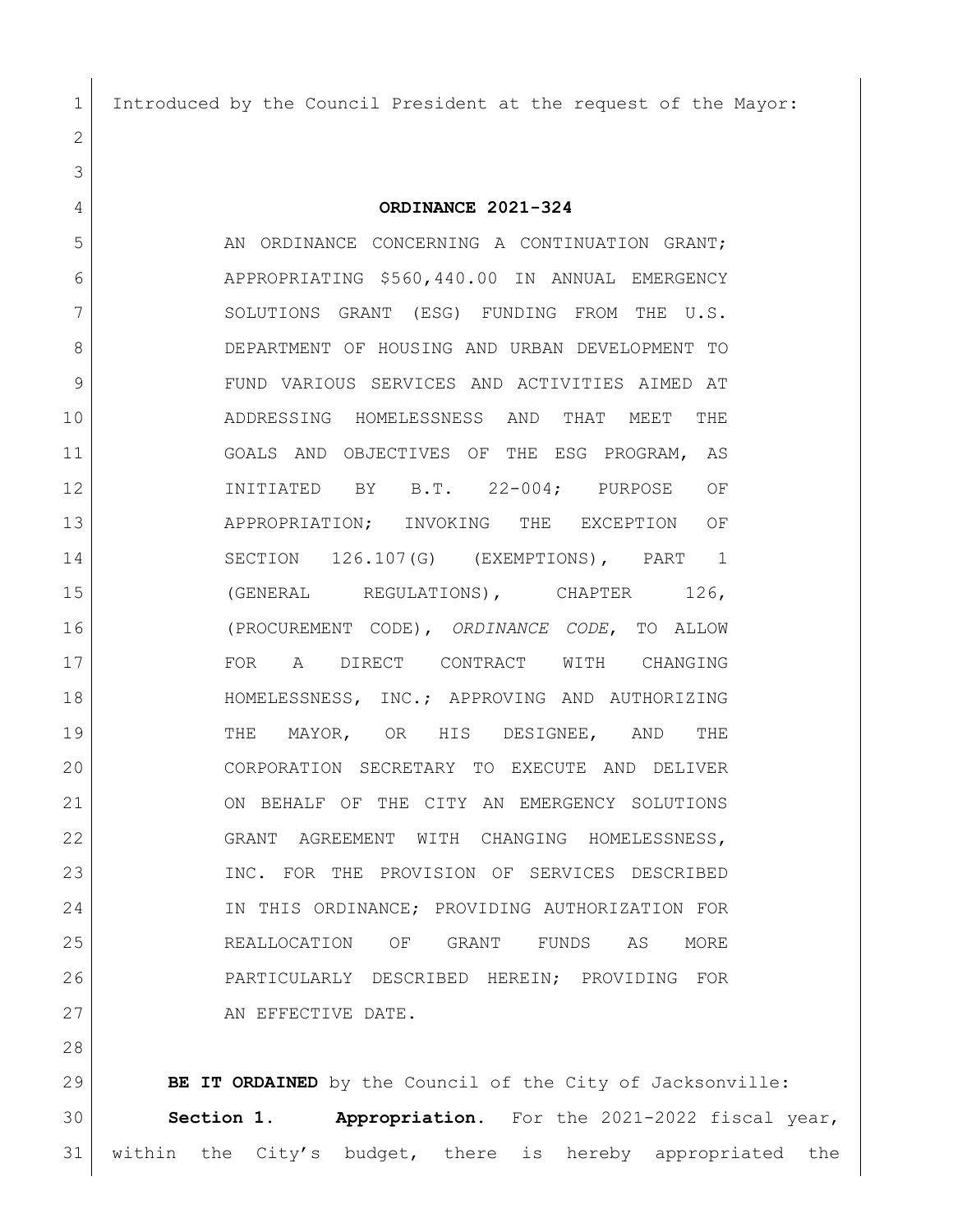indicated sum(s) from the account(s) listed in subsection (a) to 2 the account (s) listed in subsection  $(b)$ : (B.T. 22-004, attached hereto as **Exhibit 1** and incorporated herein by this reference)**:** (a) Appropriated from: 6 See B.T.  $22-004$  \$560,440.00 (b) Appropriated to: 8 See B.T. 22-004 \$560,440.00 9 (c) Explanation of Appropriation: The funding above is an appropriation of \$560,440.00 in 11 annual grant funds from the U.S. Department of Housing 12 and Urban Development (HUD) for the Emergency Solutions Grant (ESG) program. The City is required to match ESG funds with an equal amount of cash and/or non-cash contributions which may include donated buildings, 16 materials, and volunteer services. The City accomplishes 17 17 this match requirement through programs and funding **provided by the Social Services Division of the Parks,** 19 Recreation and Community Services Department. In addition, all ESG funds must be expended within 24 months 21 after HUD signs the grant agreement.

 **Section 2. Purpose**. The purpose of the appropriation in Section 1 is to provide funding for services and activities aimed at addressing homelessness and that meet ESG program goals and objectives. This includes activities and services that: i) engage homeless individuals and families living on the street; ii) improve the number and quality of emergency shelters for homeless individuals and families; iii) help operate these shelters; iv) provide essential services to shelter residents; v) rapidly re- house homeless individuals and families; and vi) prevent individuals and families from becoming homeless. A portion of the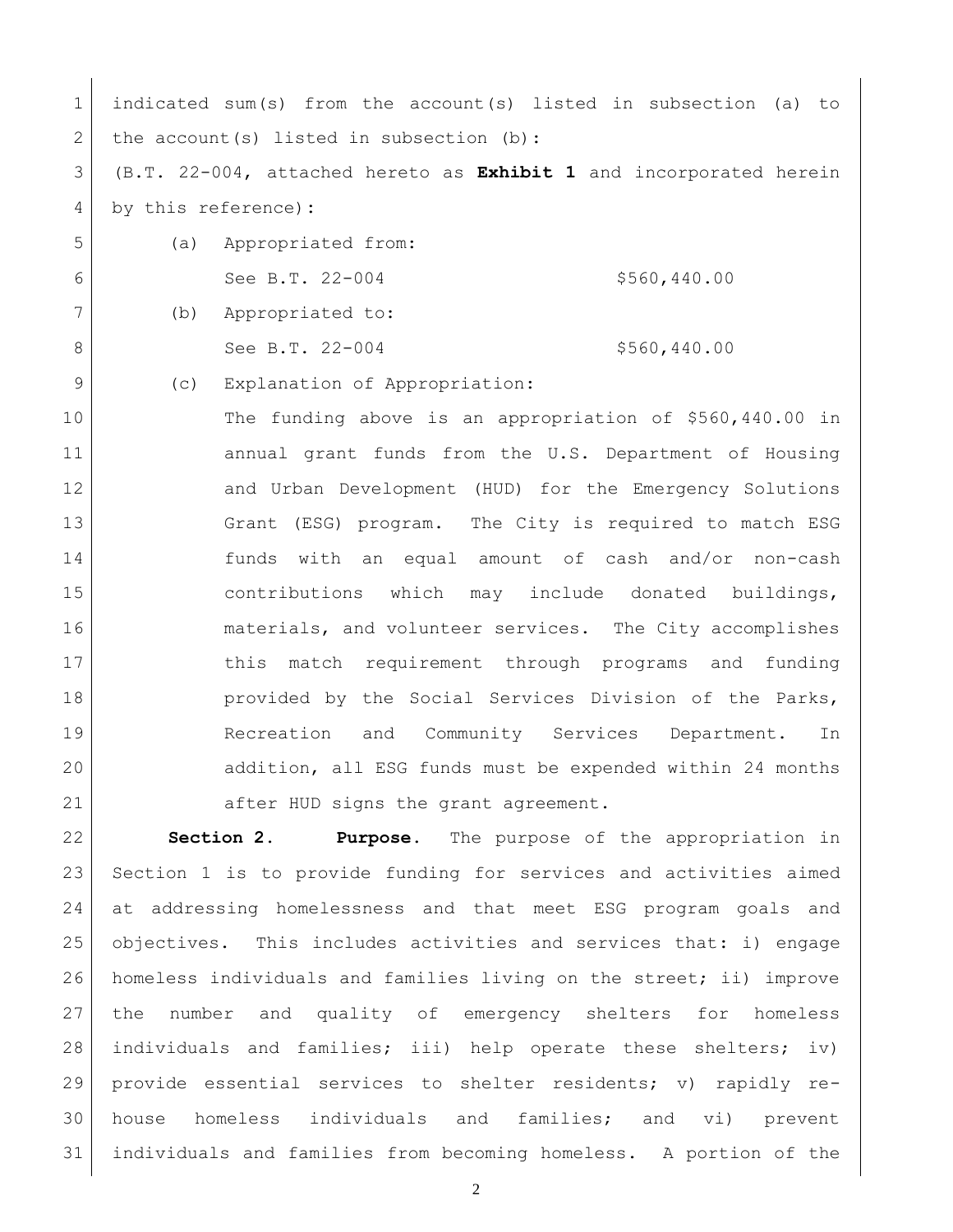ESG funds will be used for costs associated with administration of 2 | the ESG program. The Schedule of Proposed Funding detailing the proposed uses of ESG funds is attached hereto as **Exhibit 2** and incorporated herein by this reference. A copy of the HUD grant award letter is attached hereto as **Exhibit 3**.

 **Section 3. Invoking the exception to Section 126.107(g),**  *Ordinance Code***.** The City is hereby authorized to procure the use of the professional services of Changing Homelessness, Inc. for administration and oversight of the Homeless Management Information System for the ESG program. Pursuant to Section 126.107(g) (Exemptions), Part 1 (General Regulations), Chapter 126 (Procurement Code), *Ordinance Code*, such procurement is exempted from competitive solicitation because the supplies or services are to be provided by those specifically prescribed within authorizing legislation that appropriates the same. With the exception of the foregoing, all other provisions of Chapter 126, *Ordinance Code*, 17 shall remain in full force and effect.

 **Section 4. Approval and Authorization to Execute an Emergency Solutions Grant Agreement Between the City and Changing Homelessness, Inc.** The Mayor, or his designee, and the Corporation 21 Secretary are hereby authorized to execute and deliver, for and on 22 behalf of the City, that certain Emergency Solutions Grant Agreement with Changing Homelessness, Inc. (the "Agreement") in an amount not to exceed \$50,000.00, in substantially the same form as has been placed **On File** with the Office of Legislative Services, 26 and all other contracts and documents, including extensions, renewals and amendments to the Agreement, and otherwise take all action necessary to effectuate the intent of this Ordinance, subject to appropriate legal review and approval by the Office General Counsel and the City's Risk Management Division for appropriate insurance and indemnification requirements in